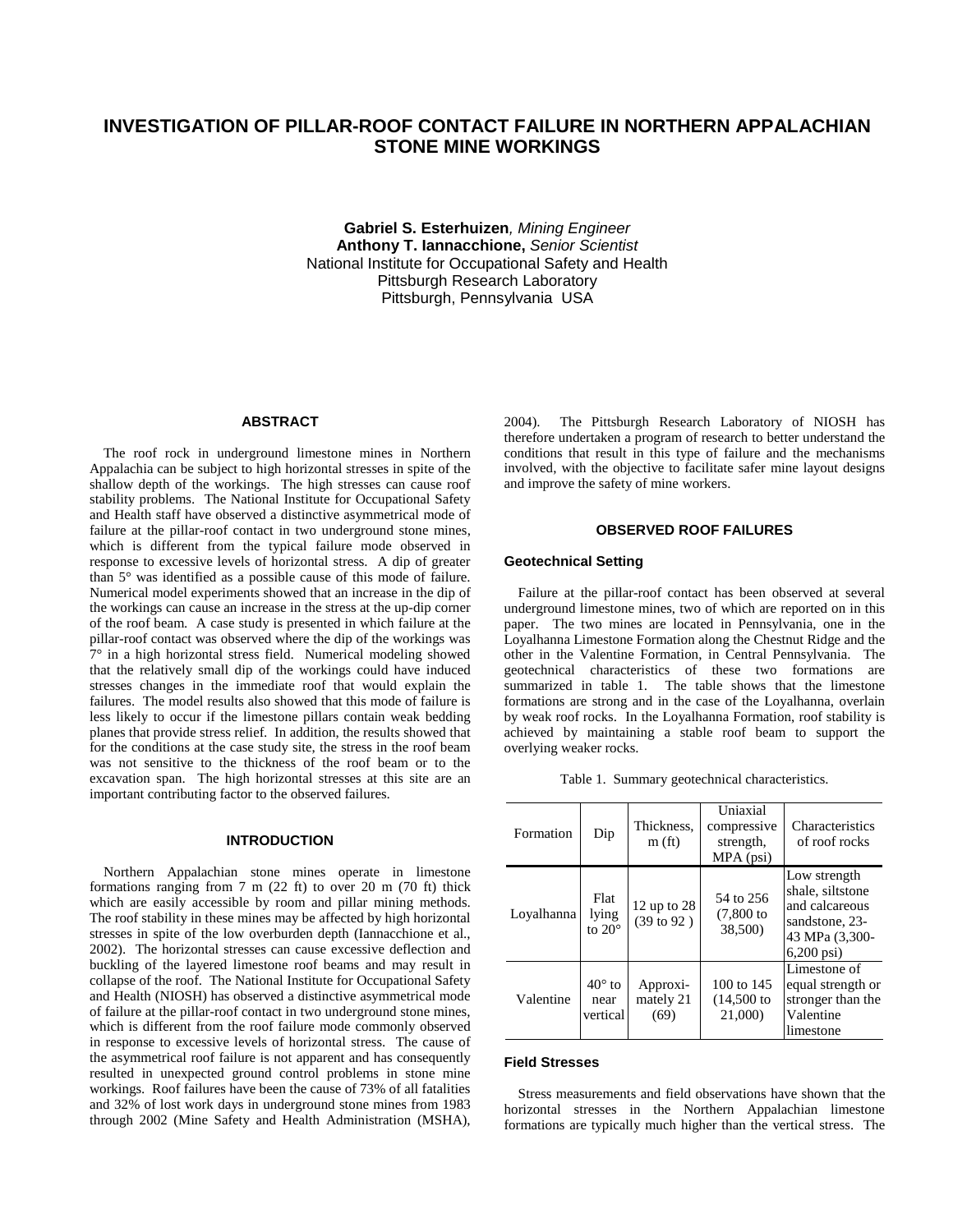limestone mines are located in the mid-North American plate where high horizontal stresses have been measured in several limestone mines (Iannacchione et al., 2002) and in many of the area's coal mines (Mark & Mucho, 1994). Latest research has shown that the high horizontal stress may be explained by the effect of plate tectonics (Dolinar, 2003; Iannacchione et al., 2002). Tectonic loading is related to the movement of the North American plate as it is pushed away from the mid-Atlantic ridge. A constant strain field of between 0.45 and 0.75 millistrains is associated with the tectonic loading, which induces high horizontal stresses in the stiff limestone strata. High stresses are not necessarily present in all the limestone formations because local features such as outcropping and folding may have relieved the stresses over geological time (Iannacchione and Coyle, 2002). Table 2 summarizes the range of horizontal stresses measured by NIOSH in the Loyalhanna and Valentine limestone formations.

Table 2. Magnitude and direction of the maximum horizontal stress measured in Northern Appalachian limestone mines.

|                                   | Magnitude of                | Orientation of                      |
|-----------------------------------|-----------------------------|-------------------------------------|
| Formation                         | maximum horizontal          | maximum                             |
|                                   | stress, MPa (psi)           | horizontal stress                   |
| Loyalhanna Limestone <sup>1</sup> | 27.4 to 47.7                | $N60^{\circ}$ E to N75 $^{\circ}$ E |
|                                   | $(3,970 \text{ to } 6,910)$ |                                     |
| Valentine Limestone <sup>2</sup>  | 14.9 to 29.6                | $N80^{\circ}E$                      |
|                                   | $(2,170 \text{ to } 4,300)$ |                                     |
| $\cdots$                          |                             |                                     |

<sup>1</sup>Iannacchione et al., 2003

2 Dolinar, 2004

# **Typical Failure under High Horizontal Stress**

 The more typical roof failure mode observed in high horizontal stress conditions may be described as progressive shearing and buckling of individual rock layers in the roof. The failures are often preceded by excessive deflection of the roof beams, which may be associated with micro-seismic emissions. Collapse of the roof beams can be progressive in the vertical direction, with individual beds typically failing from the bottom up. Failure may progress over days, weeks or months until a stable rock layer is reached. Once a portion of the roof has failed, the failed zone tends to propagate laterally, in a direction perpendicular to the major horizontal stress. The propagation of this type of failure may be halted by a barrier pillar or a change in the pillar layout. Cable bolting has sometimes been successful in halting the propagation.

## **Asymmetrical Failure at the Pillar-Roof Contact**

 Pillar-roof contact failure differs from the typical failure mode described above because it is asymmetrical, usually occurring only along one edge of each pillar in an array of pillars. The failure is initially restricted to a small area around the pillar edge, but may propagate to the full collapse of an entire room. Figure 1 illustrates a typical example of pillar-roof contact failure. The failures all appeared to be caused by stress related damage of the intact rock. The mode of failure, whether tensile or compressive, was not always readily observable. In several cases the failed rock had been removed and the roof had been scaled back to a solid face, which precluded direct observation of the failure mechanism. Both cases of pillar-roof contact failure were associated with a dip of greater than 5°.

### **Potential Causes of Asymmetrical Failures at the Pillar-Roof Contact**

 Asymmetrical failure in the rock surrounding underground excavations is often caused by stresses that are not parallel to the excavation boundaries. In the relatively flat lying limestone formations, stress rotation may occur as the result of variable topography or faulting. Rapid changes in the depth of cover can result in changes in the orientation of the major principal stress. In addition, the dip of the workings can result in rotation of the excavations relative to the field stress. From observations, it appears that the dip of the workings was a contributing factor in both cases of pillar-roof contact failure studied.



Figure 1. Photograph showing failure at pillar-roof contact after loose rock has been removed and roof has been resupported.

 A further potential contributing factor to pillar-roof contact failure is lateral displacement of the roof relative to the floor. Observations have shown that lateral displacements can occur between different rock beds in the roof, floor and within limestone pillars. Such movements can be expected to cause asymmetrical loading of the rock around the excavations.

### **ANALYSIS**

 The effect of dip on roof stability was selected for further analysis. The mine in the Loyalhanna Formation was selected as a case study because the dip appeared to be the only variable that differentiated the areas that experienced pillar-roof contact failure from areas that did not. The objective of the case study was to determine whether the relatively minor dip of the workings could have been responsible for the observed failures.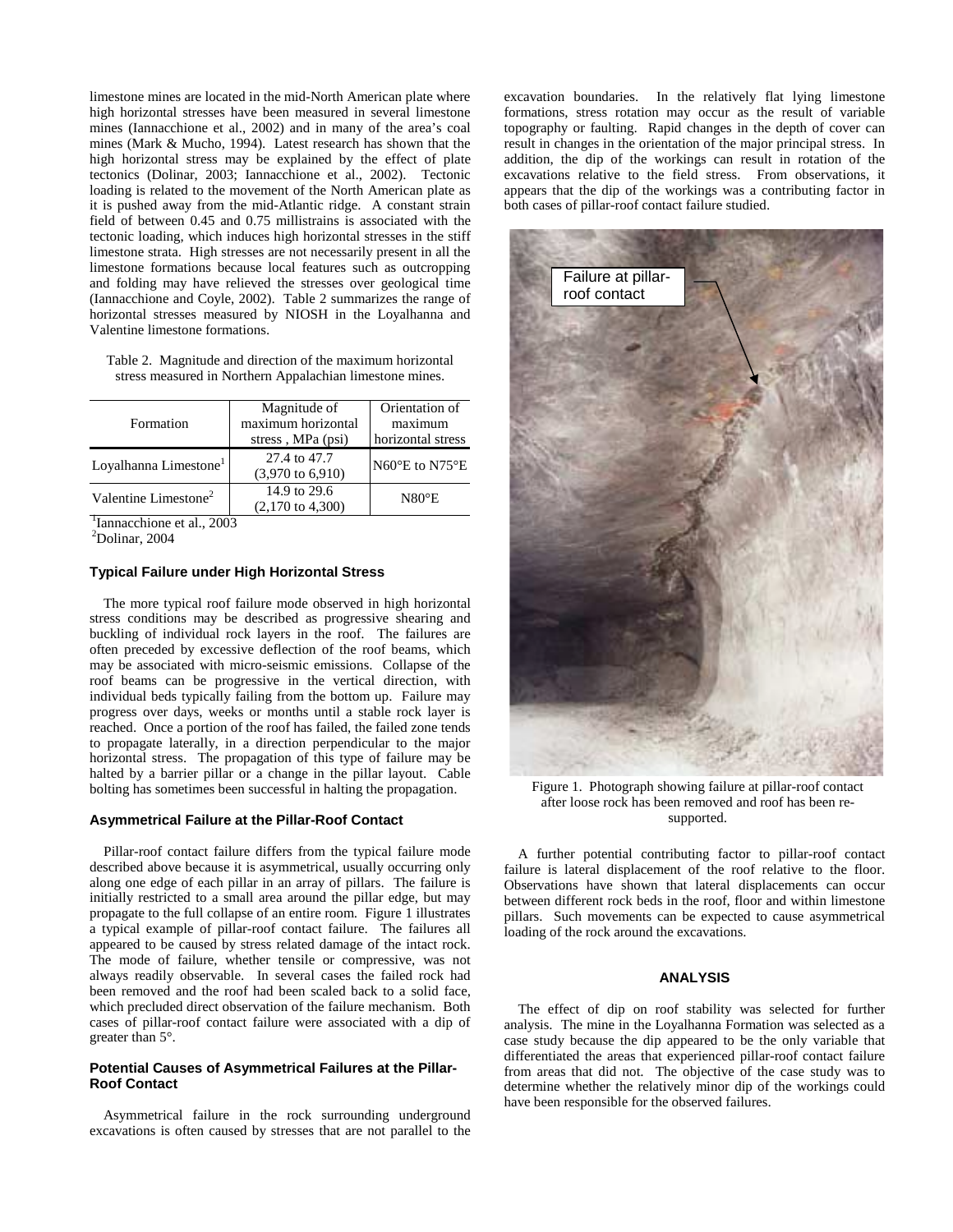The pillar-roof contact failure observed at the mine in the Valentine Formation was complicated by the presence of an anomalous geological structure in addition to the dip, and was therefore excluded from the analyses.

#### **Site Description**

 The case study mine is located in the Loyalhanna Formation which is nearly horizontal in the greater proportion of the workings but increases to 7° in the south-western part of the mine. The Loyalhanna formation in this area is between 17 m (55 ft) and 20 m (65 ft) thick. The limestone is massive, fine to medium grained with cross beds and strong, discontinuous bedding layers in the main body of the formation. The upper 3 m (10 ft) of the formation contains well developed laminations and alternating layers of weaker and stronger limestone, sandstone and shale. The immediate roof rocks are fine to medium grained sandstone but may also contain interbedded shale and limestone bands of the Mauch Chunk Formation. The RQD in the layered upper portion of the limestone formation is typically 85-95% increasing to 100% in the main body. At the base of the pillars in benched areas the floor rocks are a fine to coarse grained Pocono sandstone occasionally with a weak shale contact. RQD values in the floor are in the range of 60% to 90%. The Rock Mass Rating (RMR) (Bieniawski, 1989) of the massive limestone is in the range of 85 to 90 units. The mine exhibits many of the characteristic signs of excessive horizontal stress conditions. Mapping of roof damage has confirmed the presence of sporadic roof shearing and occasional massive directional roof falls. Most of the roof falls are oval in shape with the long axis in the N30°W direction.



Figure 2. Plan showing layout of pillars and location of pillarroof contact failures at case study site.

 Asymmetrical failures at the pillar-roof contact were observed only in the southwestern part of the mine where the dip is gradually increasing. Figure 2 shows a plan view of a portion of the workings and the locations of pillar-roof contact failures as well as other roof failures. At one of the locations, the pillar-roof contact failure progressed into a massive directional failure. In this area the major horizontal stress appears to be oriented at approximately N80°W, parallel to the dip of the limestone. The change in orientation is apparent from major roof falls which are oriented along the strike of the workings in this area. Further indirect evidence of the major horizontal stress parallel to the dip is the dipsymmetry of the pillar-roof contact failures.

 In the area of interest, the rooms are developed 13.7 m (45 ft) wide and the development mining height is typically 8 to 10 m (26 to 32 ft). The pillars are rectangular, having a length of 27.4 m (90 ft) parallel to the dip and a width of 15.2 m (50 ft). Approximately 2.4 m (8 ft) of limestone is left between the roof and the first weak layer to provide a stable roof beam. However, owing to the variable composition of the upper part of the Loyalhanna Formation, the roof may consist of alternating layers of strong and weak limestone, calcareous limestone and shale and clay bands.

# **Method of Analysis**

 All the analyses were carried out using the FLAC twodimensional finite difference code (Itasca Consulting, 2000). The code allows mining sequences, gravity and tectonic loading as well as post failure behavior of rock to be modeled satisfactorily. The strain softening and ubiquitous joint features of the code were used to simulate post failure weakening of the rock as well as the effect of laminations in the limestone and the surrounding rocks.

 A series of three-dimensional analyses were initially carried out to determine the validity of using two-dimensional models. It was found that two-dimensional models provide acceptable results of roof behavior near the center line of the pillars, which is the zone of interest of this study. The two-dimensional models do not provide any information on roof stability in the intersections. Twodimensional models allow greater detail of roof layering and stress changes to be modeled than would be practical using threedimensional models.

 A parametric study of the effect of dip on stability of the roof was first carried out using the two-dimensional models. This was followed by a more detailed back analysis of the conditions in the case study area. Further analyses were carried out to investigate the effect of changes in the roof beam thicknesses and changes in the room width on roof stability. Finally an analysis was carried out in which the limestone pillars were assumed to contain two weak bedding planes, which allowed the horizontal stresses to be relieved. Since the immediate roof beam is essentially subject to uniaxial loading by the horizontal stress, the horizontal stress was used as an indicator of the potential for failure at the pillar-roof contact.

#### **Parametric Study of Dip Effects**

 The parametric study was carried out to assess the effect of an increase in the dip on roof stability and the potential for pillar-roof contact failure. A base case two-dimensional FLAC model was set up to simulate the mining of a series of rooms in a 20 m (66 ft) thick limestone bed with a nominal depth of cover of 100 m (330 ft). The contact between the top of the limestone and the overburden was simulated as a weak interface, which is free to slide if the frictional resistance is overcome. The model layout,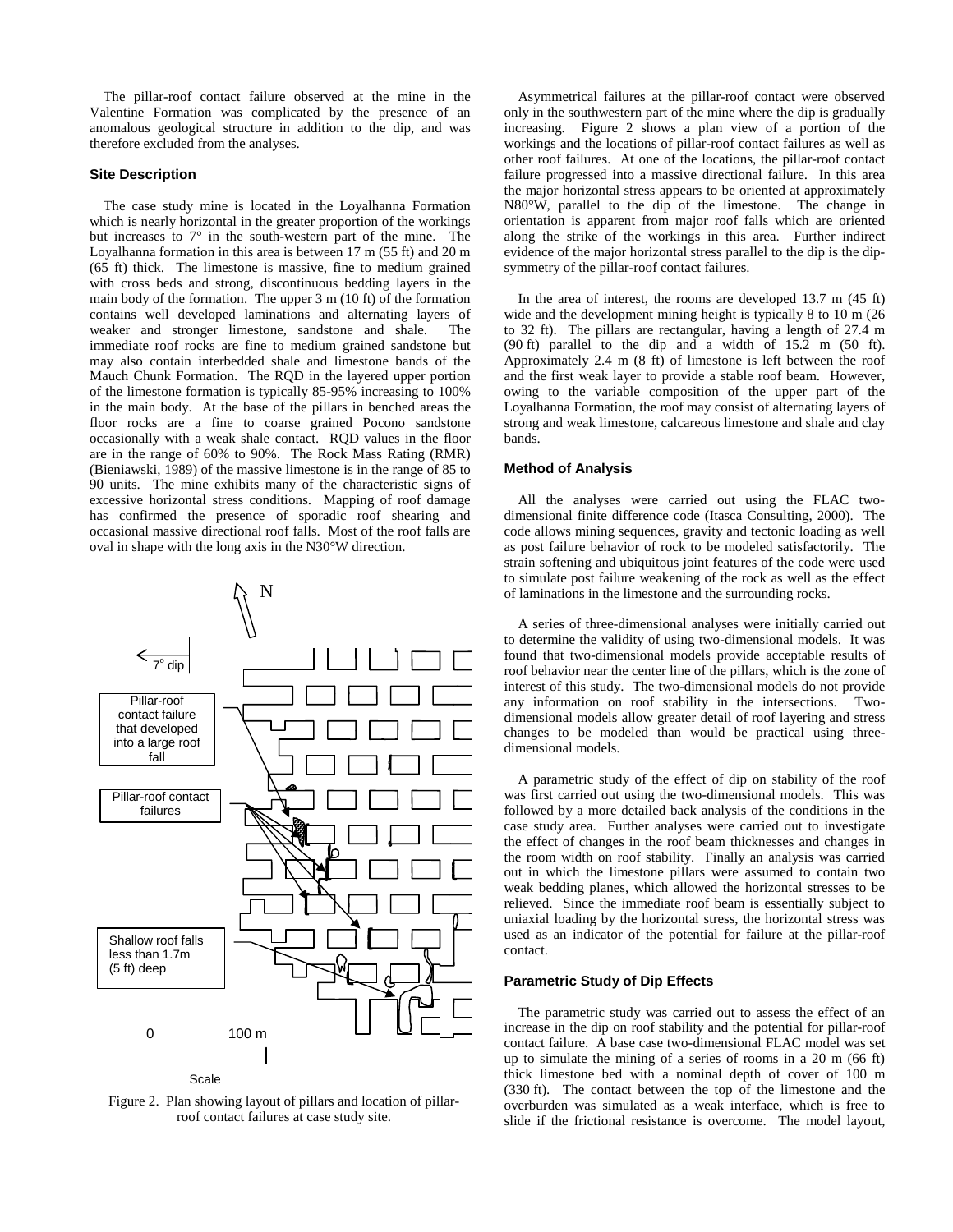showing the room, pillars and location of the weak interface is presented in figure 3. The material properties were selected to represent typical Loyalhanna limestone and the surrounding weaker rocks. Table 3 lists the material properties used in the basic model setup. The model was loaded in the vertical direction by gravity. The horizontal stresses were initialized to simulate the effects of constant tectonic strain, varying between 0.1 and 0.4 millistrain. The horizontal stress in the stiff limestone was always higher than in the softer surrounding rocks owing to the constant tectonic strain field. In these models the rock was assumed to be linearly elastic, so that shedding of stresses due to rock failure would not occur.



Figure 3. Numerical model layout showing location of rooms and pillars in the limestone formation.

| Material                | Bulk modulus,<br>GPa (psi) | Shear modulus,<br>GPa (psi) |
|-------------------------|----------------------------|-----------------------------|
| Loyalhanna<br>Limestone | 49.2 $(7.1 \times 10^6)$   | $37.0 (5.4 x 10^6)$         |
| Overburden              | 2.2(320,000)               | 1.6(232,000)                |
| Floor rock              | 7.6 $(1.1 \times 10^6)$    | 5.7 (826,000)               |

 The effect of an increase in the dip of the workings on stresses in the roof was assessed by changing the dip of the limestone in the model to 5, 10 and 15°, see figure 4.

 The results of an analysis in which the horizontal stress in the limestone was 25 MPa (3,620 psi) (corresponding to a tectonic strain of 0.36 millistrain) are presented in table 4. These results show that the stress at the down-dip corner of the roof tends to decrease with increasing dip, while the stress at the upper corner increases. The changes in stress are relatively small. This implies that failure will only be caused by an increase in dip if the roof is already highly stressed and is near the point of failure. Under such a scenario, an increase in dip may initiate asymmetrical failure at the pillar roof contact on the up-dip side of a room.



Figure 4. Detail of numerical model showing dipping limestone formation and location of Points A and B for assessment of stresses in the roof beam.

Table 4. Effect of dip on horizontal stresses in the immediate roof.

| Dip of<br>limestone<br>formation                               | Percentage change in<br>horizontal stress at $A1$<br>(negative indicates)<br>decrease) | Percentage<br>change in<br>horizontal stress<br>at $B1$ |  |
|----------------------------------------------------------------|----------------------------------------------------------------------------------------|---------------------------------------------------------|--|
| 50                                                             | $-4.0\%$                                                                               | $+4.6%$                                                 |  |
| $10^{\circ}$                                                   | $-10.4%$                                                                               | $+7.9%$                                                 |  |
| $15^{\circ}$                                                   | $-18.7%$                                                                               | $+9.4%$                                                 |  |
| <sup>1</sup> Refer to figure 4 for location of points A and B. |                                                                                        |                                                         |  |

# **Back Analysis of Observed Failures**

 A detailed FLAC model of three rooms and the four adjacent pillars was used to back analyze the observed pillar-roof contact failures. The strain-softening ubiquitous joint constitutive model in FLAC was used to simulate the effect of layering of the rocks. This allows initial rock yield to occur and stresses to be shed as the failure progresses. A portion of the FLAC model is presented in figure 5, which shows the detail of the layering of the limestone and weaker overburden materials. The strength properties of the limestone rocks and the weak and strong roof beds are listed in table 5. The large scale rock strengths of the limestone and surrounding rocks were reduced by 0.58 from the laboratory determined strength values to account for the difference in strength of laboratory size specimens relative to the field scale, after Hoek and Brown (1980). The main body of the limestone was modeled as a massive unit, without any bedding weaknesses. The effect of weak bedding layers within the limestone pillars was evaluated separately.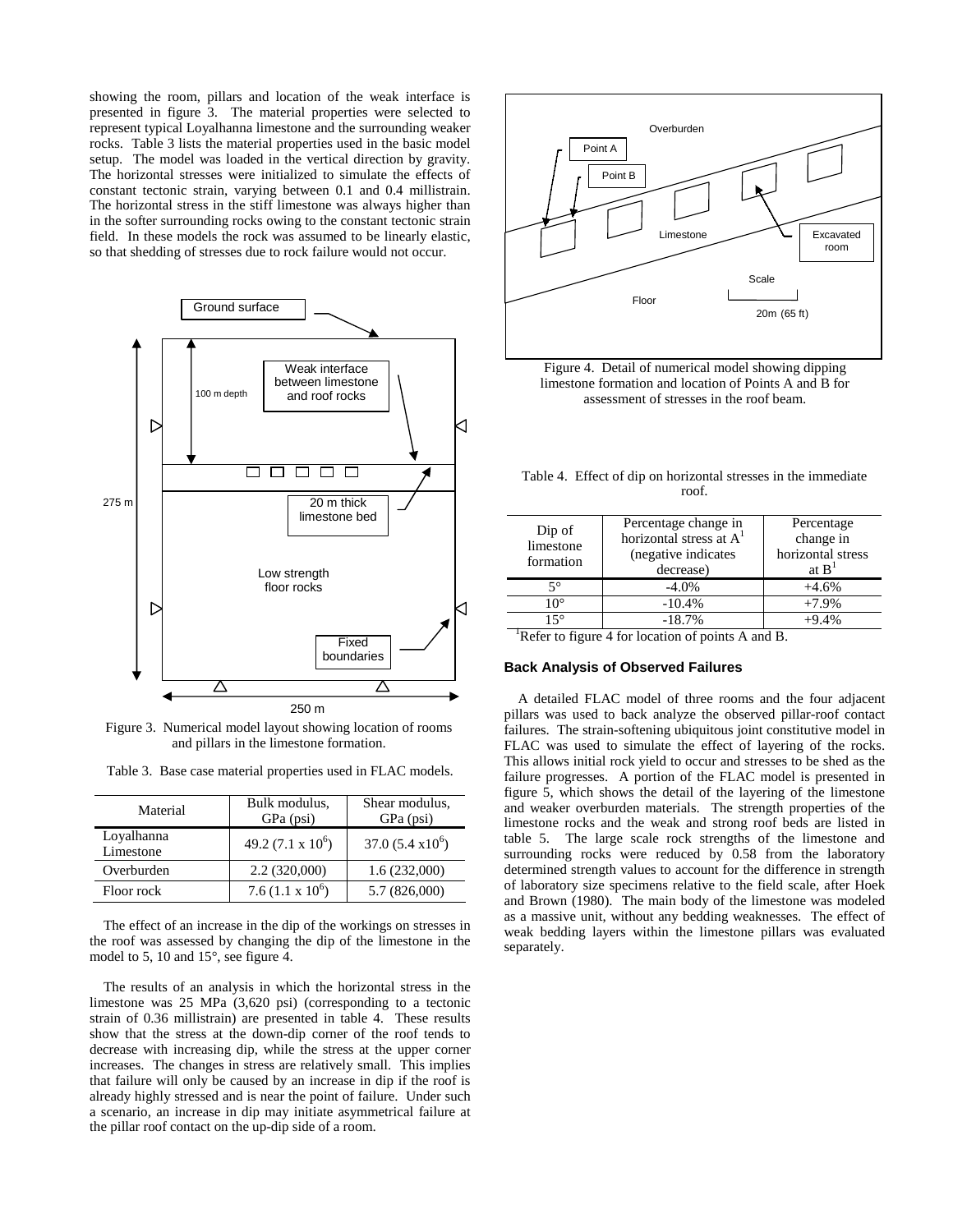

Figure 5. Detail of the numerical model used to assess the effect of dip on roof stability for the case study site. The locations of point A and B for assessment of roof stability are shown.

| Table 5. Properties of limestone and bedding in the upper 3 m |
|---------------------------------------------------------------|
| (10 ft) of the limestone formation used in the FLAC models.   |

| Material               | Rock<br>cohesion,<br>$MPa$ (psi) | Rock<br>friction<br>angle | Rock tensile<br>strength,<br>$MPa$ (psi) | Bedding<br>cohesion,<br>$MPa$ (psi) | Bedding<br>friction<br>angle |
|------------------------|----------------------------------|---------------------------|------------------------------------------|-------------------------------------|------------------------------|
| Massive<br>limestone   | 18(2,610)                        | $45^{\circ}$              | 8.0(1,160)                               |                                     |                              |
| Strong beds 12 (1,740) |                                  | $35^\circ$                | 2.5(360)                                 | 6.0(870)                            | $25^\circ$                   |
| Weak beds              | 4(580)                           | $25^{\circ}$              | 0.1(14)                                  | 1.0(145)                            | $25^{\circ}$                 |

 The stresses in the model were initialized so that the horizontal stress depended on the stiffness of the rock layers and the vertical stress was dependent on the depth below the ground surface. The limestone horizontal stress of 35 MPa (5,070 psi) was selected to simulate a horizontal tectonic strain of 0.5 millistrain.

### **Stresses in the Roof Beam**

 For the initial analysis, the thickness of the solid limestone roof beam over the room was set to 1.2 m (4 ft), resulting in a total thickness of limestone and overlying interbeds of 4.2 m (14 ft).

 The horizontal stresses in the rock surrounding the room are presented in figure 6 which clearly shows the asymmetrical nature of the stress distribution. The average horizontal stress in the roof beam increased considerably above the tectonic stress in the limestone, being in the range of 50-60 MPa (7,250-8,700 psi) at center span while the tectonic stress was 35 MPa (5,070 psi). The maximum horizontal stress values in the roof beam are found near the corners of the room. The horizontal stresses adjacent to the downdip corner (Point A) and updip corner of the roof (Point B) were 73.5 MPa (10,660 psi) and 88.5 MPa (12,830 psi), respectively.



Figure 6. FLAC plot showing horizontal stress distribution around a room with interbedded roof rocks in massive limestone. Contour intervals are 10 MPa (1,450 psi). The tectonic stress was 0.5 millistrain.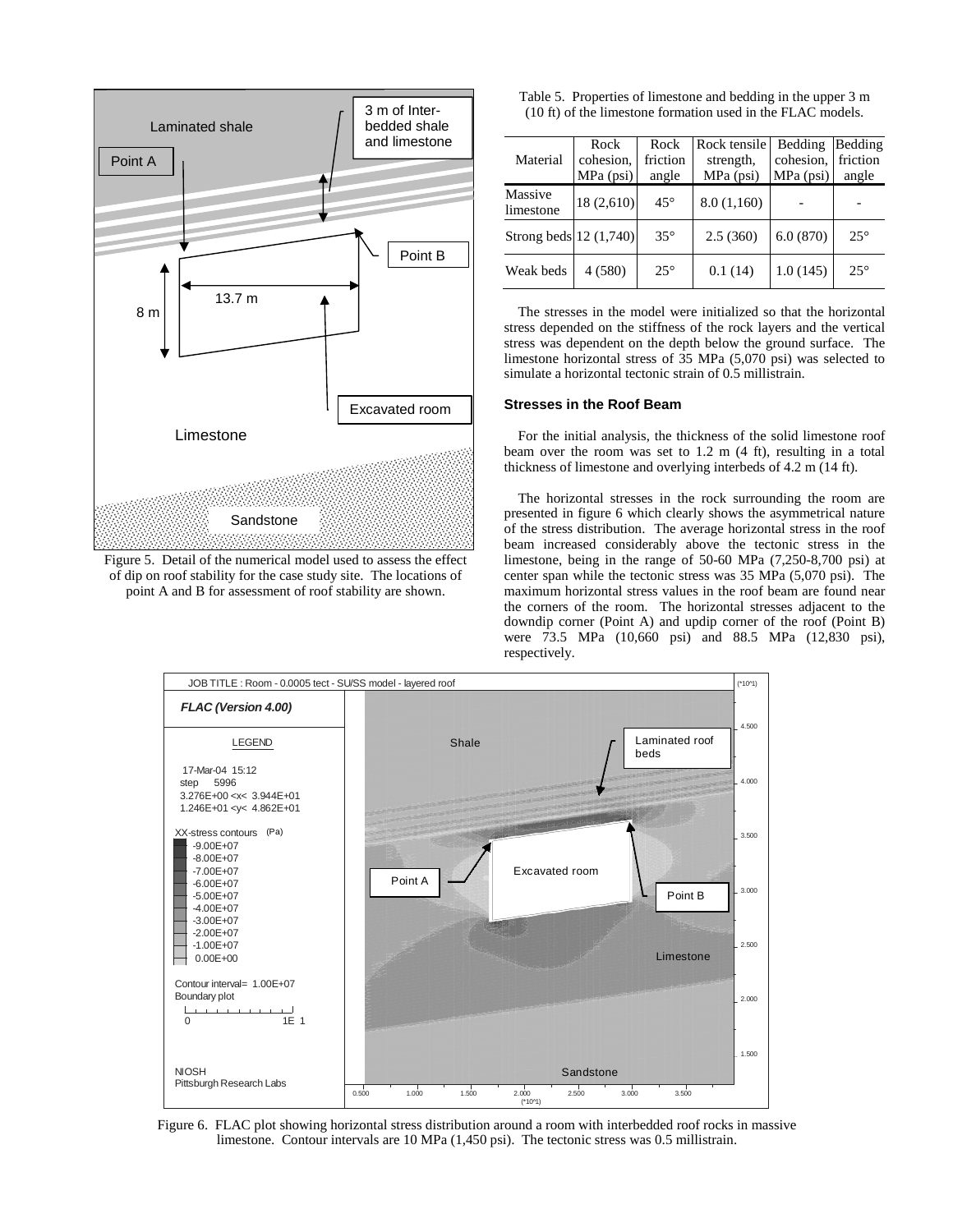The stress near the updip corner of the room is therefore approximately 20% higher than at the downdip corner. This is consistent with the observations that showed that failure initiated at the up-dip corner of the rooms and confirms that failures at the pillar-roof contact are likely to be the result of asymmetrical stresses owing to the dip of the workings.

 Two additional sets of analyses were carried out to determine if the roof beam stability could be improved by changing the thickness of the roof beam or by reducing the width of the rooms. Conventional roof beam mechanics, in which beams are loaded by their own weight, such as the Voussoir beam method (Beer and Meek, 1982) or simple elastic beam formulations (Obert and Duvall, 1967), indicate that beam stability is greatly enhanced by a reduction in the beam span or by an increase in the beam thickness. However, in this case where the beams contain high horizontal stresses, the effects of changes in the beam dimensions are dominated by re-distribution of the horizontal stress, and were found to be contrary to expectations.

### **Results for Variable Roof Beam Thicknesses**

 The thickness of the beam between the roof of the workings and the first weak interbed was varied between 0.6 m (2 ft) to 2.4 m (8 ft) to determine whether stability would be enhanced by increasing the beam thickness. The total thickness of the roof beam from the upper limestone interbed to the roof was therefore varied between 3.6 m (11.8 ft) and 5.4 m (17.7 ft).

 The results are presented in table 6, which show that the stress in the roof beam is not sensitive to the beam thickness until the beam is reduced to only 0.6 m (2 ft). Inspection of the model results showed that this sudden increase in the stress is related to the initiation of failure in the overlying shale which causes downwards deflection of the roof beam and induces high stresses at the excavation corners. The results illustrate the potentially complex behavior of the roof rocks and the difficulty in estimating stability without detailed knowledge of the roof beam thickness and strength properties of the various rock layers.

| Table 6. Horizontal stress in the roof beam for different roof |
|----------------------------------------------------------------|
| beam thicknesses in massive limestone.                         |

| Limestone roof<br>beam thickness,<br>m(f <sub>t</sub> ) | Horizontal stress at<br>A, MPa (psi) | Horizontal stress at<br>$B$ , MPa (psi) |
|---------------------------------------------------------|--------------------------------------|-----------------------------------------|
| 0.6(2)                                                  | 95.4 (13,830)                        | 104.8 (15,200)                          |
| 1.2(4)                                                  | 73.5 (10,660)                        | 88.5 (12,830)                           |
| 1.8(6)                                                  | 71.1 (10,310)                        | 90.9 (13,180)                           |
| 2.4(8)                                                  | 69.0 (10,000)                        | 92.5 (13,410)                           |

#### **Results for Variable Room Widths**

 The effect of changing the room width was evaluated by reducing the room width in the model from 13.7 m (45 ft) down to 8.2 m (27 ft) and comparing the stresses in the roof beam. The results are summarized in table 7, which shows that for the high horizontal stress conditions at the mine site, a reduction in room width does not necessarily result in a reduction in the horizontal stress of the roof beam. The reason for this unusual behavior is that the roof beam relieves stress by vertical deflection. A thicker beam is less able to deflect and is therefore unable to relieve the high horizontal stress. This is contrary to the behavior of beams that deflect under their own weight.



Figure 7. FLAC plot showing horizontal stress distribution around a room with interbedded roof rocks in limestone containing weak bands. Contour intervals are 10 MPa (1,450 psi).